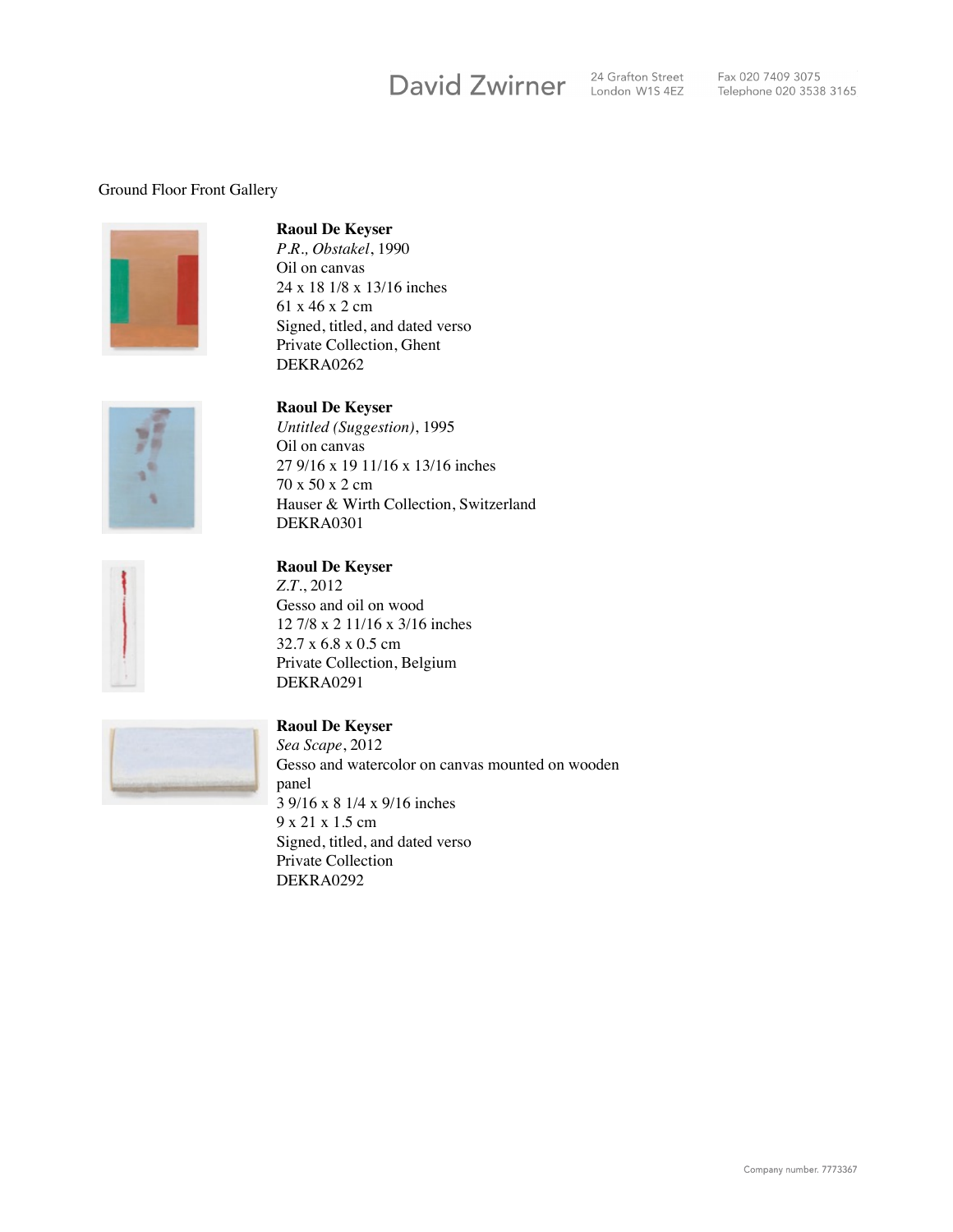

*Upwards*, 2012 Gesso and oil on wood 6 5/16 x 11 x 5/8 inches 16 x 28 x 1.6 cm Signed, titled, and dated verso Private Collection DEKRA0293



## **Raoul De Keyser**

*Venetian*, 2012 Oil and gesso on canvas mounted on wooden panel 8 3/8 x 3 15/16 x 13/16 inches 21.3 x 10 x 2 cm Signed and titled verso DEKRA0239

# **Raoul De Keyser**

*Underskirt*, 2012 Oil, watercolor, and gesso on canvas mounted on wooden panel 8 3/8 x 3 5/8 x 7/8 inches 21.3 x 9.2 x 2.2 cm Signed and titled verso DEKRA0240



## **Raoul De Keyser**

*Over (Rialto)*, 2012 Oil, gesso, and turpentine on canvas 11 1/8 x 8 3/8 x 13/16 inches 28.3 x 21.2 x2 cm Signed, titled, and dated verso Private Collection DEKRA0294



## **Raoul De Keyser**

*Two Broken*, 2012 Oil, gesso, and chalk on canvas mounted on wooden panel 11 x 8 1/4 x 9/16 inches 28 x 21 x 1.5 cm Signed, titled, and dated verso DEKRA0241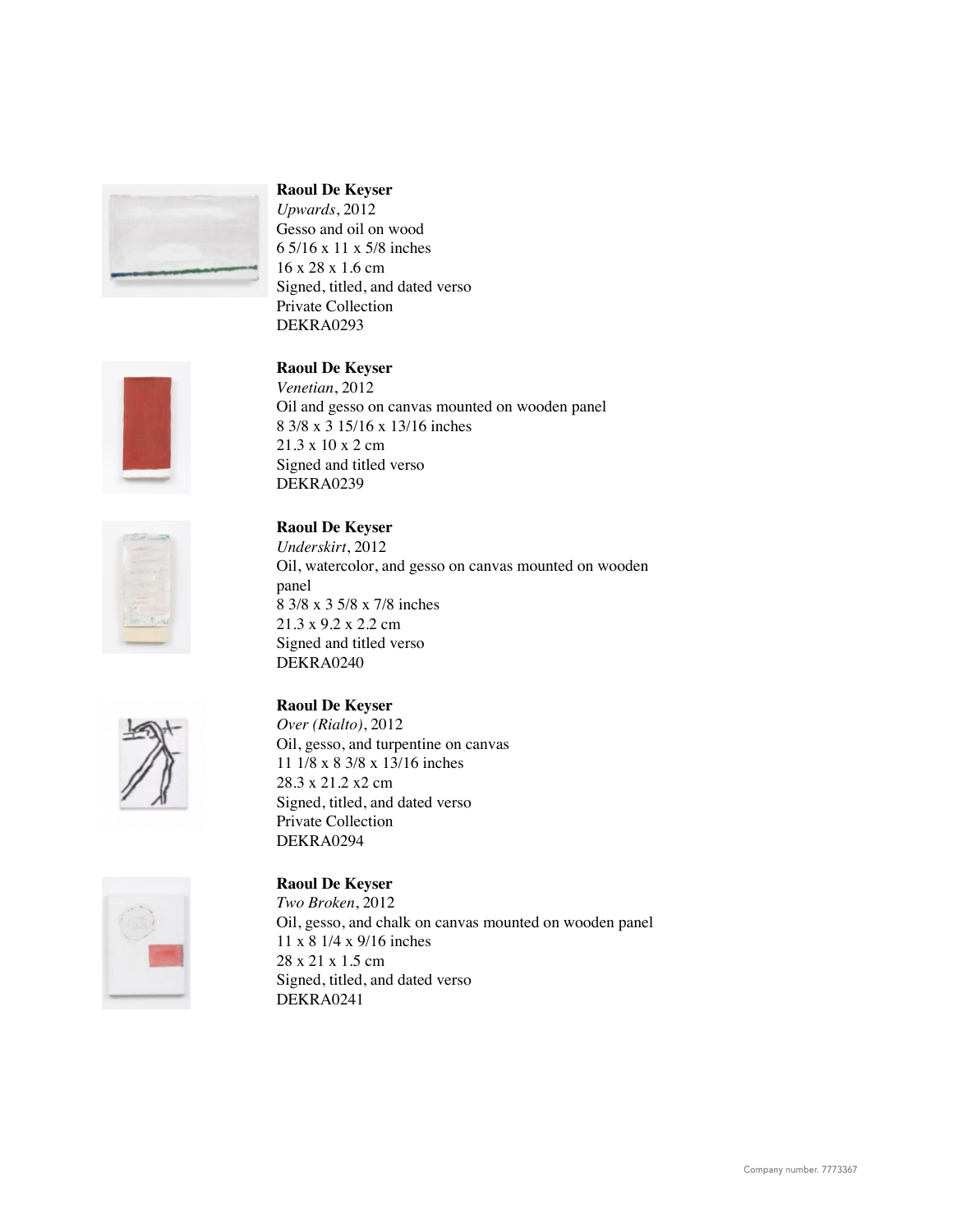

*Z.T.*, 2012 Gesso and watercolor on canvas 8 3/4 x 11 7/8 x 15/16 inches 22.3 x 30.2 x 2.5 cm Signed and dated verso Private Collection DEKRA0295



## **Raoul De Keyser**

*Playtime?*, 2012 Oil on canvas 11 7/8 x 8 3/4 x 9/16 inches 30.1 x 22.1 x 1.5 cm Signed, titled, and dated verso Private Collection, Belgium DEKRA0296



## **Raoul De Keyser**

*Dance*, 2012 Oil and gesso on canvas mounted on wooden panel 4 1/2 x 7 15/16 x 9/16 inches 11.4 x 20.3 x 1.5 cm Signed and titled verso DEKRA0242



## **Raoul De Keyser**

*Blue R*, 2012 Gesso and silkscreen on cardboard on canvas mounted on wooden panel 7 5/8 x 10 1/2 x 13/16 inches 19.4 x 26.6 x 2 cm Signed, titled, and dated verso DEKRA0243



#### **Raoul De Keyser**

*R.A.T.*, 2012 Oil and gesso on wood 8 1/4 x 5 7/16 x 9/16 inches 21 x 13.8 x 1.5 cm Signed, titled, and dated verso DEKRA0245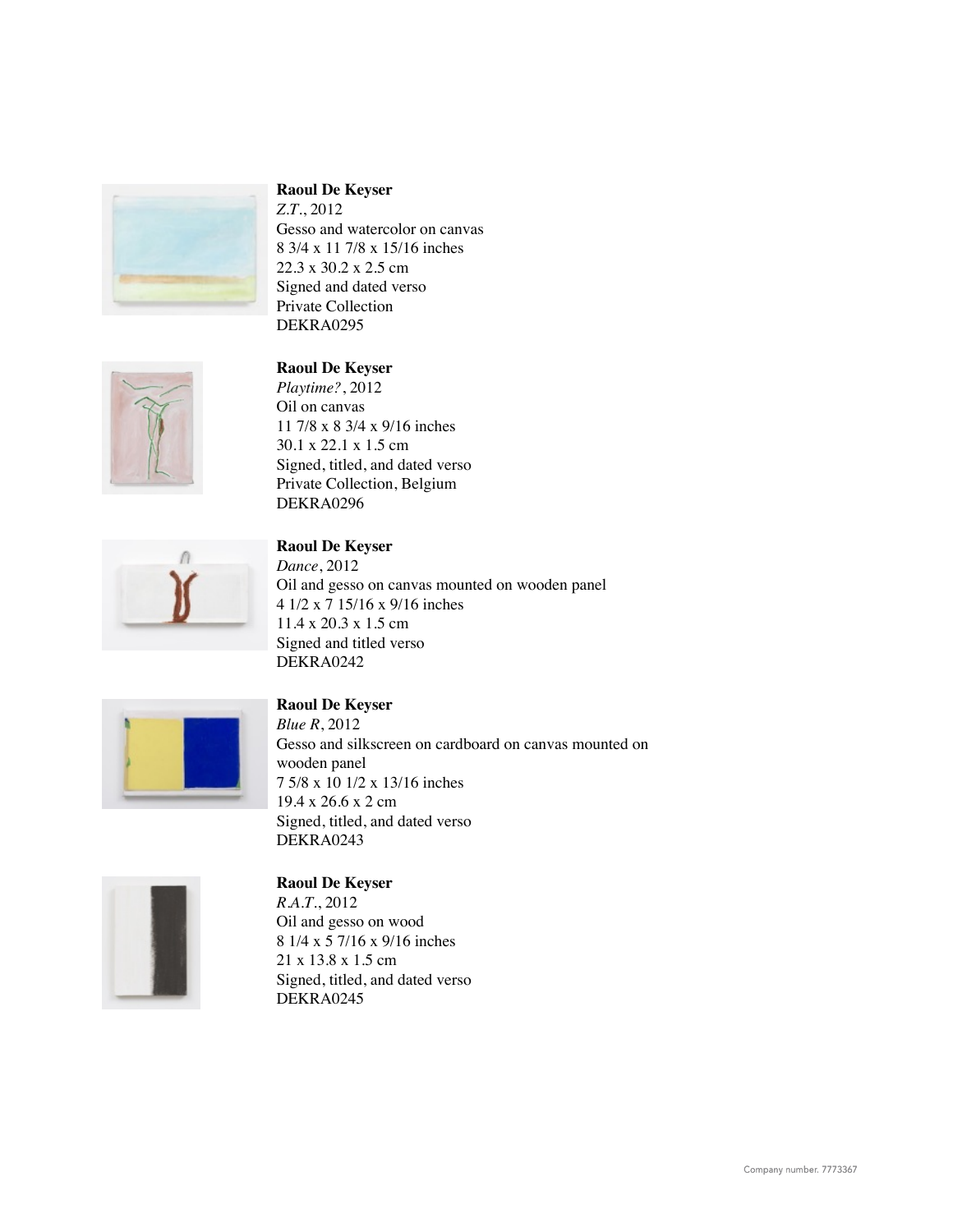

*Blue L*, 2012 Gesso, watercolor, and chalk on canvas mounted on wooden panel 7 5/8 x 10 7/16 x 11/16 inches 19.4 x 26.5 x 1.7 cm Signed, titled and dated verso DEKRA0244



## **Raoul De Keyser**

*Sansodor*, 2012 Gesso, watercolor, and chalk on canvas mounted on wooden panel 11 7/8 x 8 7/8 x 11/16 inches 30.1 x 22.5 x 1.7 cm Signed and titled verso DEKRA0246



#### **Raoul De Keyser**

*Untitled*, 2012 Oil, watercolor, and gesso on wood 8 1/4 x 5 1/2 x 9/16 inches 21 x 14 x 1.5 cm Signed and inscribed verso DEKRA0297



#### **Raoul De Keyser**

*Under*, 2012 Oil on canvas mounted on wooden panel 3 3/4 x 7 7/8 x 11/16 inches 9.5 x 20 x 1.8 cm Signed, titled, and dated verso DEKRA0247



## **Raoul De Keyser**

*LI-AI-SON*, 2012 Gesso, staples, and wood 7 7/8 x 7 3/8 x 9/16 inches 20 x 18.7 x 1.5 cm Signed, titled, and dated verso Private Collection DEKRA0298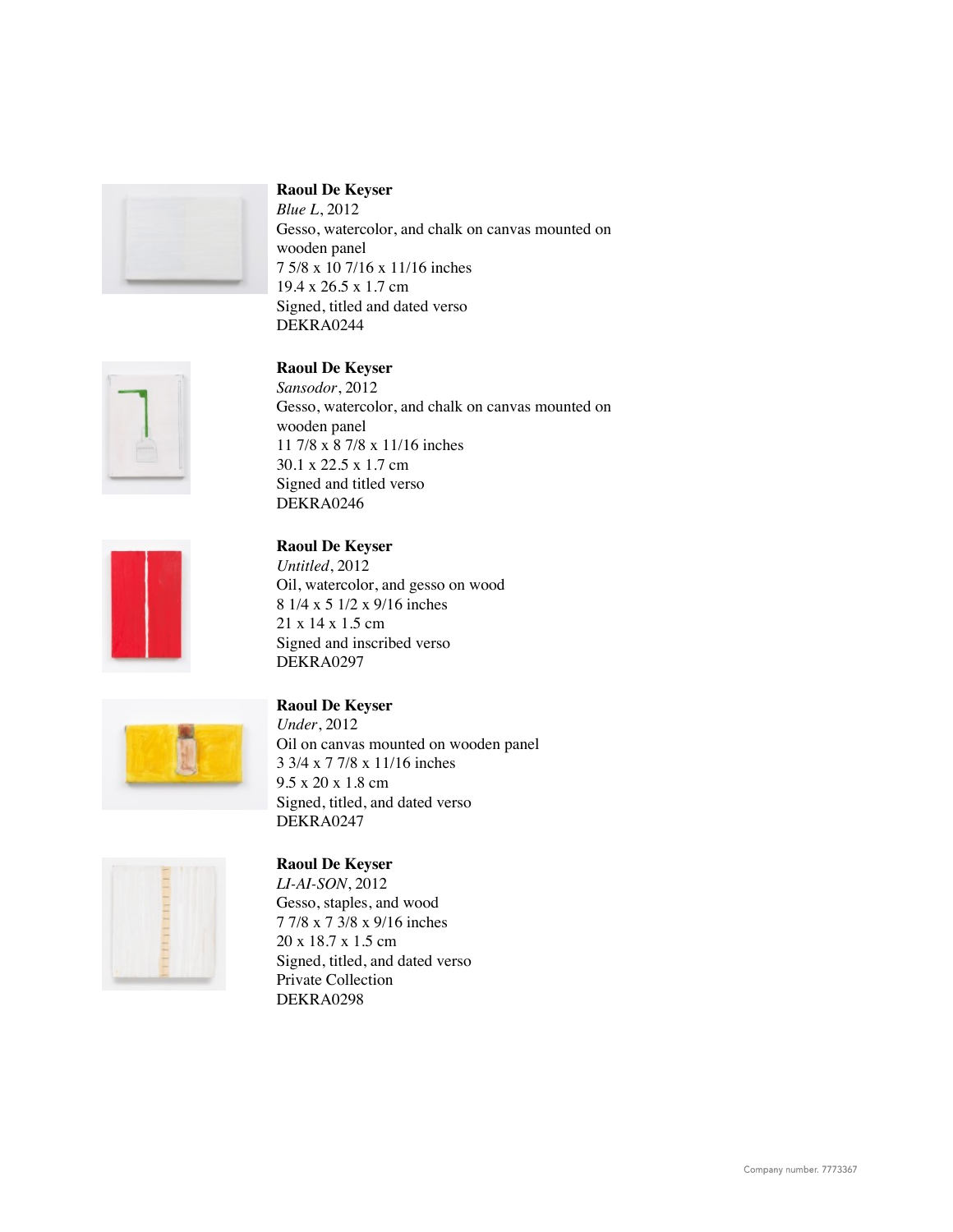

*Untitled*, 2012 Gesso and watercolor on wood 9 1/8 x 8 3/4 x 9/16 inches 23.2 x 22.2 1.5 cm Signed and inscribed verso DEKRA0299

## **Raoul De Keyser**

*Z.T.*, 2012 Oil on canvas mounted on wooden panel 11 13/16 x 8 7/8 x 1 9/16 inches 30 x 22.5 x 4 cm Signed, titled, and dated verso DEKRA0248

## **Raoul De Keyser**

*Untitled*, 2012 Watercolor and gesso on canvas mounted on wooden panel 12 15/16 x 10 3/8 x 1/4 inches 32.8 x 26.3 x 0.7 cm Signed and dated verso DEKRA0249



## **Raoul De Keyser**

*Hanging on Eye*, 2012 Gesso and oil on wood 8 1/16 x 2 1/2 x 9/16 inches 20.5 x 6.3 x 1.5 cm Signed, titled, and dated verso DEKRA0250



## **Raoul De Keyser**

*Flooded in Brown*, 2012 Gesso and oil on canvas mounted on wooden panel 5 7/8 x 8 7/16 x 7/8 inches 15 x 21.5 x 2.2 cm Signed, titled, and dated verso DEKRA0251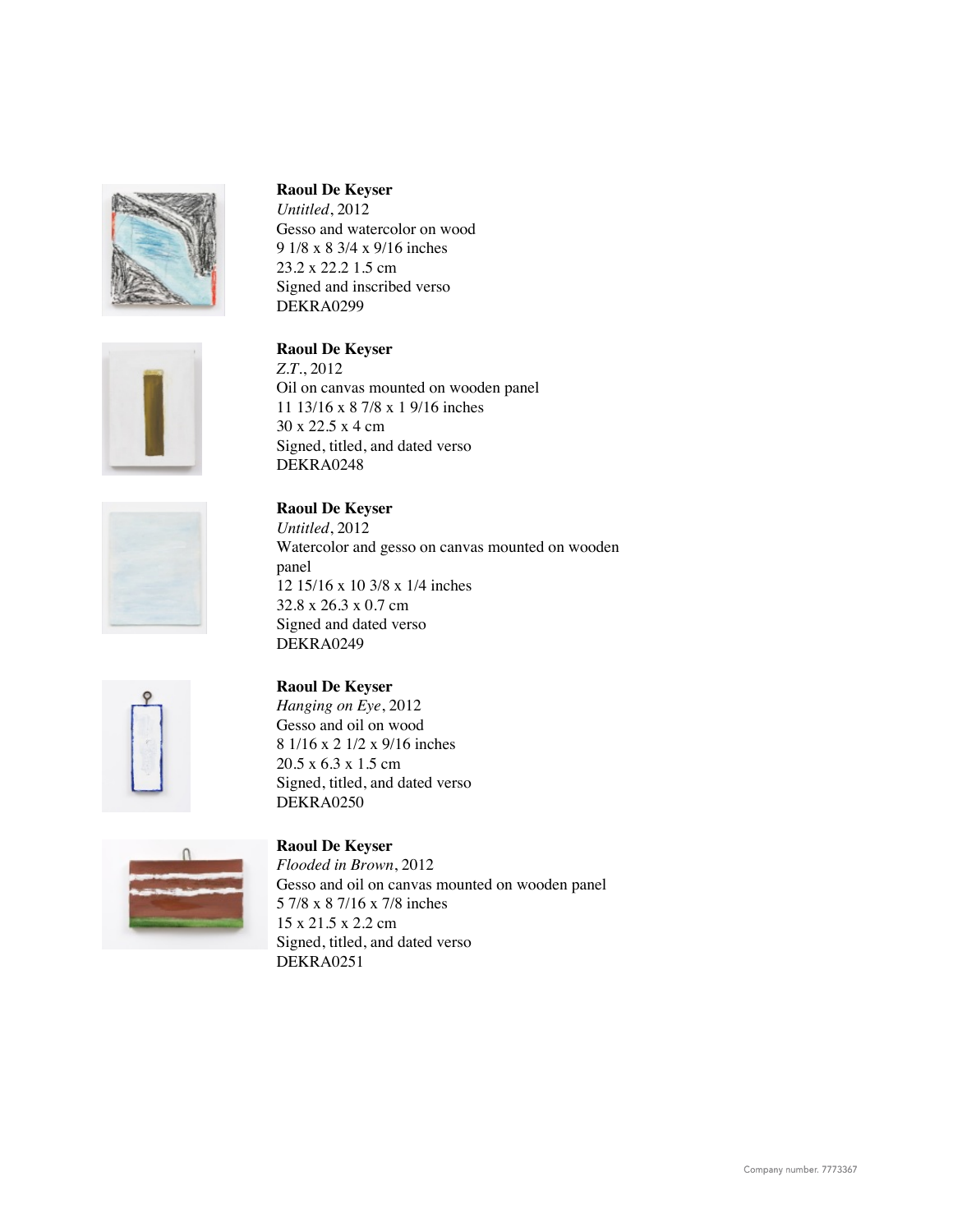

*Untitled (Grenier 5)*, 1991 Oil on canvas 64 15/16 x 46 1/16 x 15/16 inches 165 x 117 x 2.5 cm DEKRA0279



#### **Raoul De Keyser**

*Grenier 2*, 1990 Oil on canvas 27 9/16 x 19 11/16 inches 70 x 50 cm 28 9/16 x 20 5/8 x 1 3/8 inches 72.5 x 52.4 x 3.5 cm (framed) Signed, titled, and dated verso Collection Barbara Weiss, Berlin DEKRA0261

#### Ground Floor Back Gallery



## **Raoul De Keyser**

*Closerie VIII (Berliner Ensemble)*, 1998 Gesso, charcoal, and fixative on canvas 24 13/16 x 21 5/8 x 13/16 inches 63 x 55 x 2 cm Private Collection, London DEKRA0306



#### **Raoul De Keyser**

*Untitled*, 1973/1982 (left panel) 1971/1982 (right panel) Oil on canvas in two (2) parts 15 3/4 x 11 7/8 x 13/16 inches (left panel) 40 x 30 x 2 cm 15 3/4 x 11 13/16 x 9/16 inches (right panel) 40 x 30 x 1.5 cm Each part signed and dated verso DEKRA0311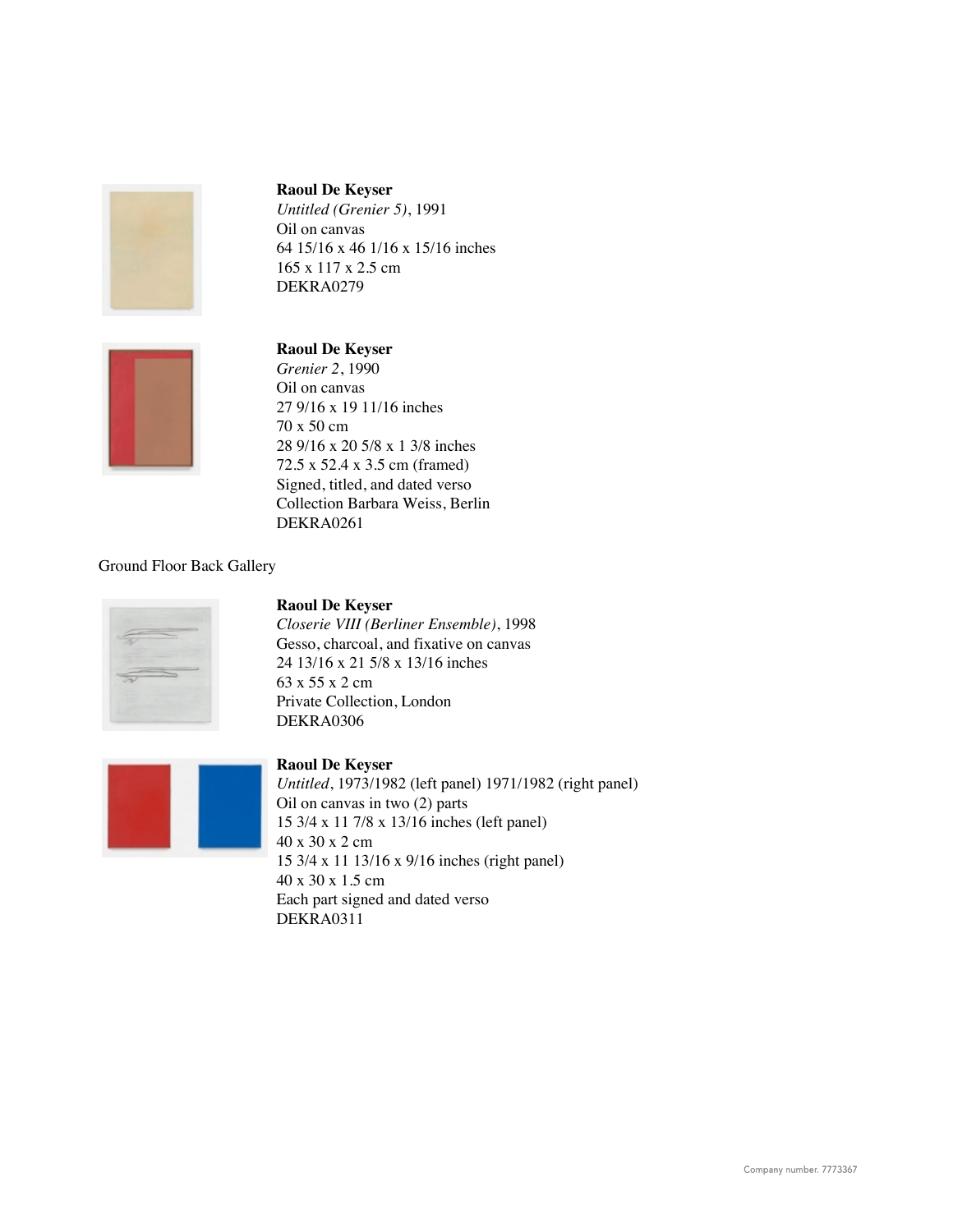



*Untitled*, 1998 Oil on canvas 15 3/4 x 11 13/16 x 9/16 inches 40 x 30 x 1.5 cm Signed and dated verso DEKRA0305

## **Raoul De Keyser**

*No*, 2000 Oil on canvas 11 13/16 x 9 5/8 x 13/16 inches 30 x 24.5 x 2 cm Signed, titled, and dated verso Private Collection DEKRA0276



**Raoul De Keyser** *Closerie I (Berliner Ensemble)* , 1998 Oil on canvas 70 7/8 x 47 1/4 x 15/16 inches 180 x 120 x 2.5 cm Friedrich Christian Flick Collection DEKRA0303

First Floor Front Gallery



#### **Raoul De Keyser**

*Siesta*, 2000 Oil on canvas 74 x 55 1/8 x 15/16 inches 188 x 140 x 2.5 cm Hauser & Wirth Collection, Switzerland DEKRA0263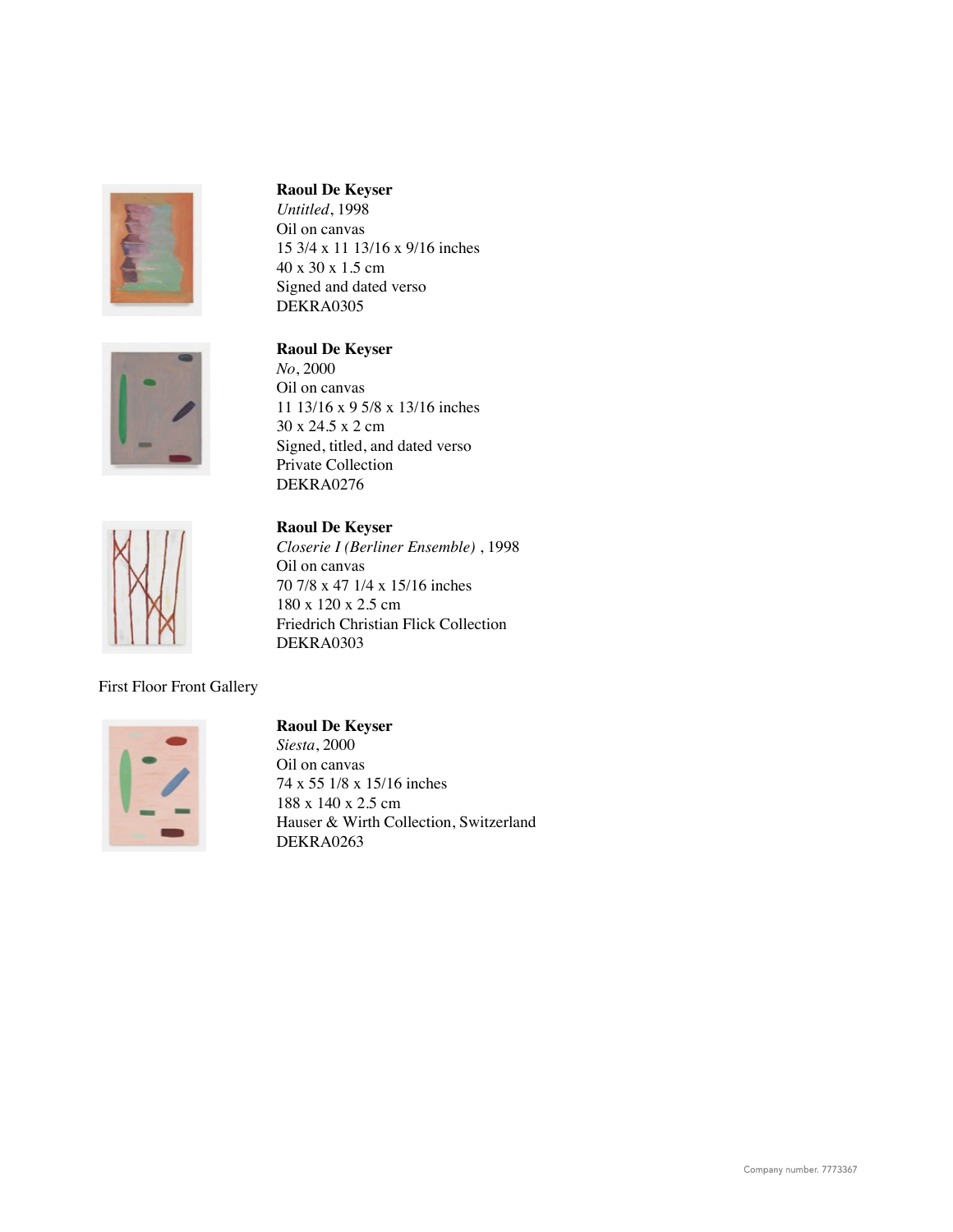





*Hayward 3*, 1993 Oil on canvas 21 9/16 x 12 3/8 x 11/16 inches 54.8 x 31.5 x 1.8 cm 23 1/16 x 13 3/4 x 1 3/8 inches 58.5 x 35 x 3.5 cm (framed) Signed, titled and dated verso DEKRA0260

## **Raoul De Keyser**

*Recover*, 2003 Oil on canvas 32 7/16 x 26 3/8 x 13/16 inches 82.4 x 67 x 2 cm Signed, titled, and dated verso Private Collection DEKRA0045A

#### **Raoul De Keyser** *Retour 2*, 1999

Oil on canvas 65 9/16 x 43 5/16 inches 166.6 x 110 cm 67 x 44 11/16 x 1 9/16 inches 170.2 x 113.5 x 4 cm (framed) Collection de Bruin-Heijn DEKRA0271



## **Raoul De Keyser**

*Avondversie*, 2003 Oil on canvas 25 9/16 x 19 15/16 x 15/16 inches 65 x 50.7 x 2.5 cm Signed and titled verso Private Collection, Belgium DEKRA0270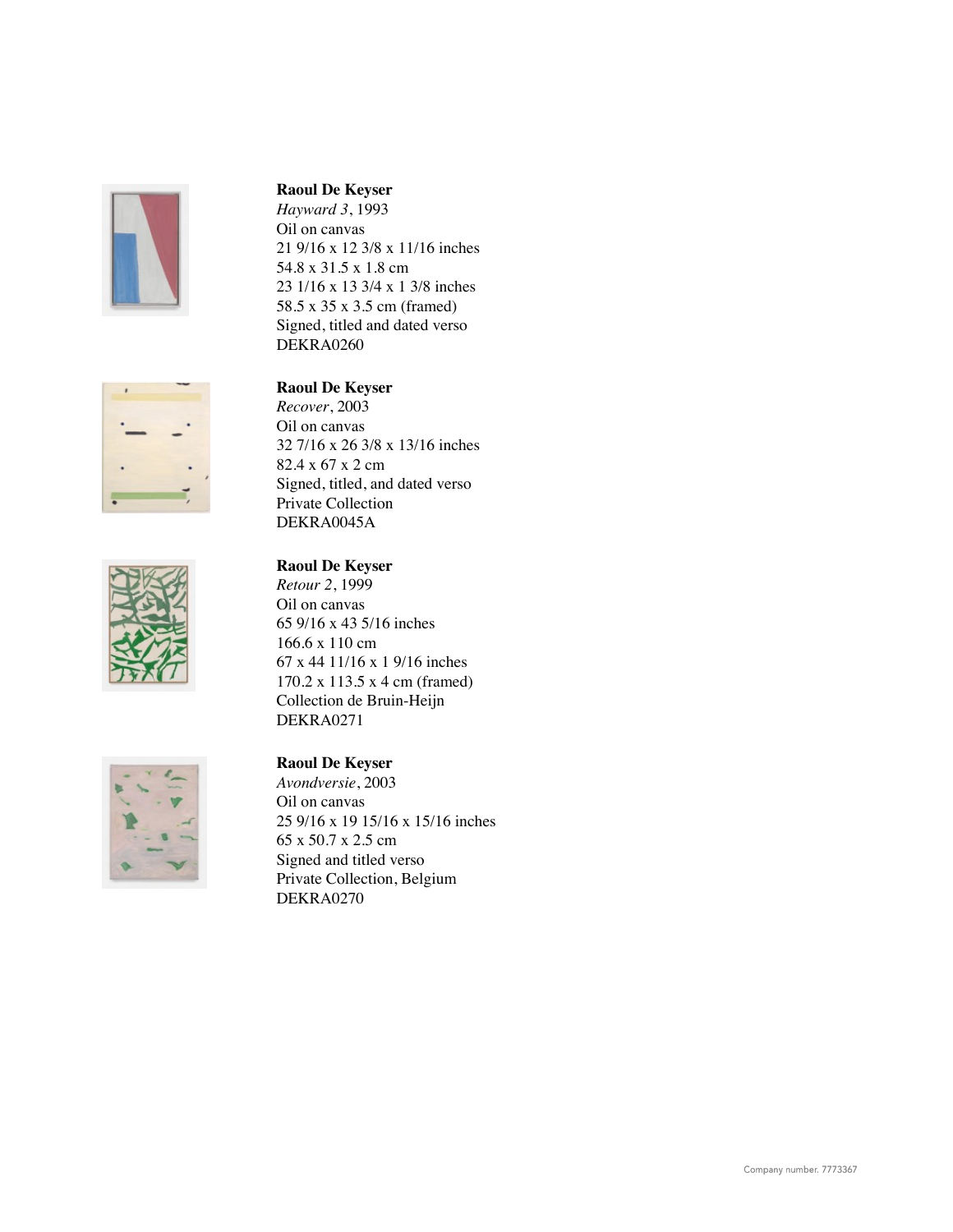

*Starter*, 2003 Oil on canvas 25 13/16 x 19 7/8 x 15/16 inches 65.6 x 50.5 x 2.5 cm Signed, titled, and dated verso Hauser & Wirth Collection, Switzerland DEKRA0044A



#### **Raoul De Keyser**

*Bern Berlin hangend*, 1993 Oil on canvas 33 3/8 x 47 1/4 x 15/16 inches 84.8 x 120 x 2.5 cm Signed and dated verso Collection of the Flemish Community DEKRA0272



## **Raoul De Keyser**

*Oskar 10*, 2005 Oil on canvas 20 1/4 x 28 1/8 x 13/16 inches 51.5 x 71.5 x 2 cm Signed, titled, dated verso Collection de Bruin-Heijn DEKRA0274



#### **Raoul De Keyser** *Untitled*, 2006

Oil and charcoal on canvas 16 15/16 x 14 3/16 x 15/16 inches 43 x 36.1 x 2.5 cm Signed, titled, dated verso DEKRA0089AZ

#### **Raoul De Keyser**

*Aquatic*, 2009 Oil and gesso on canvas 9 9/16 x 16 15/16 x 11/16 inches 24.3 x 43 x 1.8 cm Signed verso DEKRA0112Z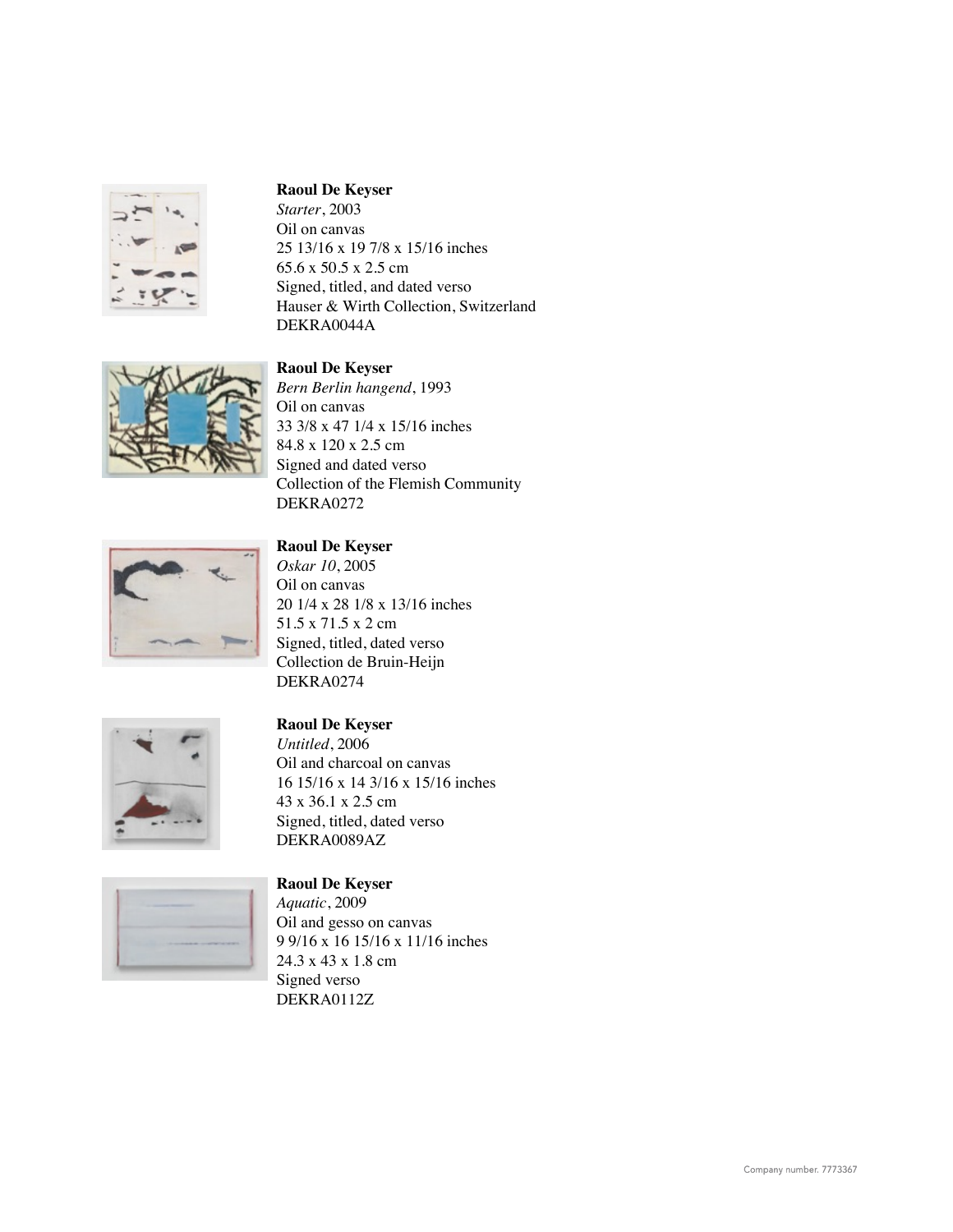

*Detail*, 2005 Oil on canvas 7 1/16 x 6 5/16 x 15/16 inches 18 x 16 x 2.5 cm Initialed and titled verso; signed stretcher Collection Barbara Weiss, Berlin DEKRA0275



#### **Raoul De Keyser**

*Drift*, 2008 Oil on canvas 13 5/8 x 17 1/2 x 13/16 inches 34.6 x 44.5 x 2 cm Signed, titled, and dated verso DEKRA0116Z

#### First Floor Back Gallery



#### **Raoul De Keyser**

*Dalton*, 1990 Oil on canvas 24 x 18 1/8 x 13/16 inches 61 x 46 x 2 cm Signed and titled verso Collection Wilfried and Yannicke Cooreman, Belgium DEKRA0278



## **Raoul De Keyser**

*Tors*, 1992 Oil on canvas 24 3/16 x 19 11/16 x 13/16 inches 61.5 x 50 x 2 cm Signed verso MV Collection, Belgium DEKRA0283